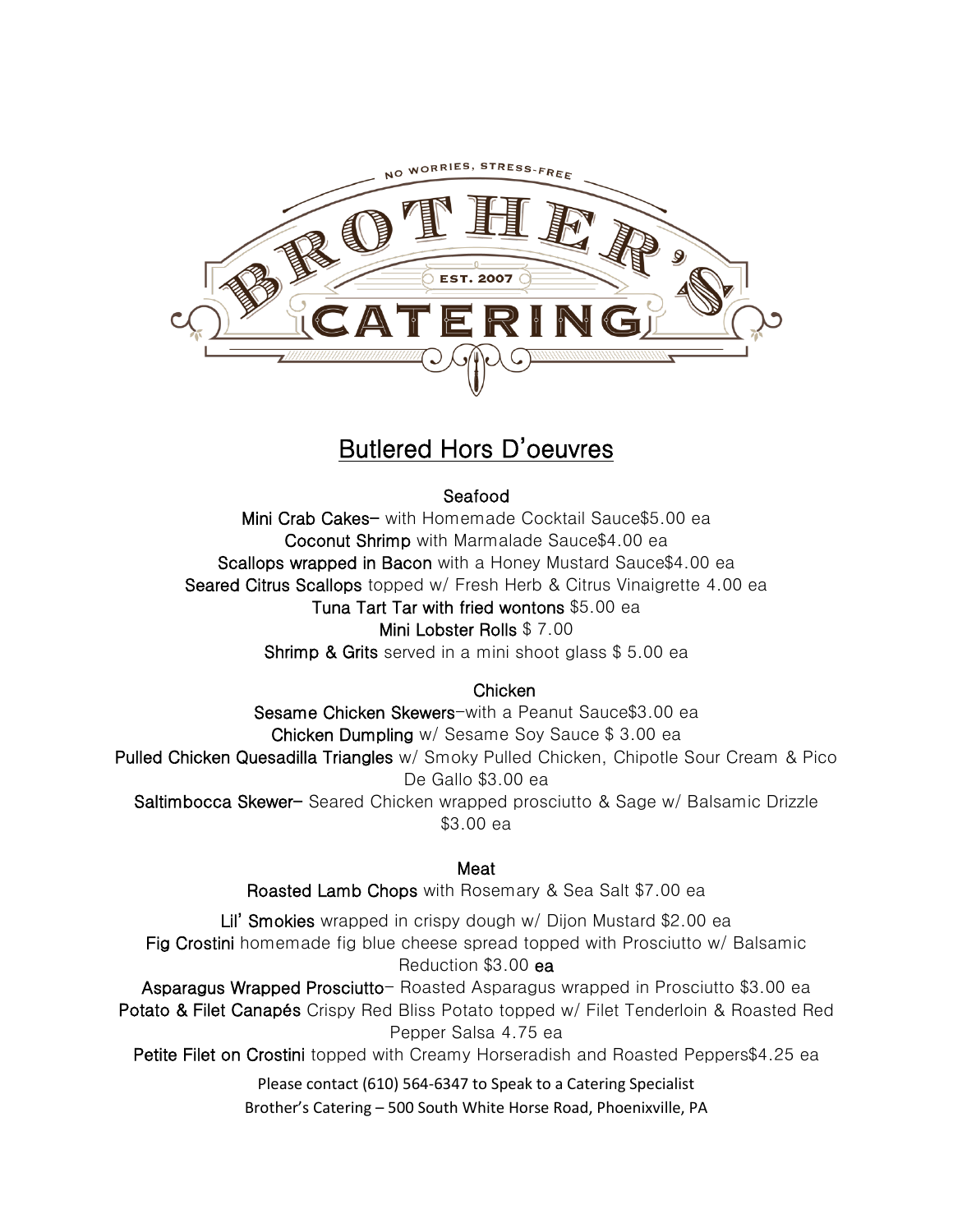Mini Biscuit stuffed w/ Speck & Gruyere Cheese w/ Maple Bourbon Mustard \$3.50 ea Gingered Pork Dumplings w/ Chili Soy Dipping Sauce \$3.00 ea Cheese Steak Egg Roll- Stuffed with caramelized onions served with a spicy ketchup \$3.00 ea

#### Vegetarian

Bruschetta Crostini with Plum Tomatoes, Garlic and Fresh Basil\$2.00 ea Wild Mushroom Crostini with Sautéed Mushrooms & Herbs, Goat Cheese with a drizzle of Honey\$3.00 ea

Tomato Mozzarella Crostini with Pesto Spread \$3.00 ea Butternut Squash Shooter w/ Toasted Pumpkin Seed & Crème Fraiche \$3.00 ea

Baked Brie Crostini w/ wine-soaked blackberries \$3.00 ea

Roasted Grapes and Fresh Ricotta Crostini drizzled with lavender honey \$3.00 ea

# Food Stations

Vegetable Crudités Board

Seasonal garden vegetables with buttermilk ranch and balsamic pesto dipping sauces \$6.95 pp

### Mediterranean Board

Roasted Garlic Hummus, Roasted Red Pepper Hummus, Kalamata Olives, Roasted Red Peppers, Feta Cheese w/ Grilled Pita

\$7.95 pp

#### Homemade Whipped Ricotta Board

with sauteed mushrooms, sauteed asparagus, roasted peppers, roasted grapes & Crostini's \$9.95 pp

#### Artisan Fruit & Cheese Board

American & European Farmstead Cheeses presented w/ Seasonal fruit, Candied Pecans, Crackers and Crostini \$9.95 pp

#### Charcuterie Board

Imported Italian Meats, Exceptional Cheeses, Champagne mix of Olives, Grilled Vegetables, Roasted Red Peppers, Pepper Shooters & Homemade Garlic Toasts Crostini \$ 13.95 pp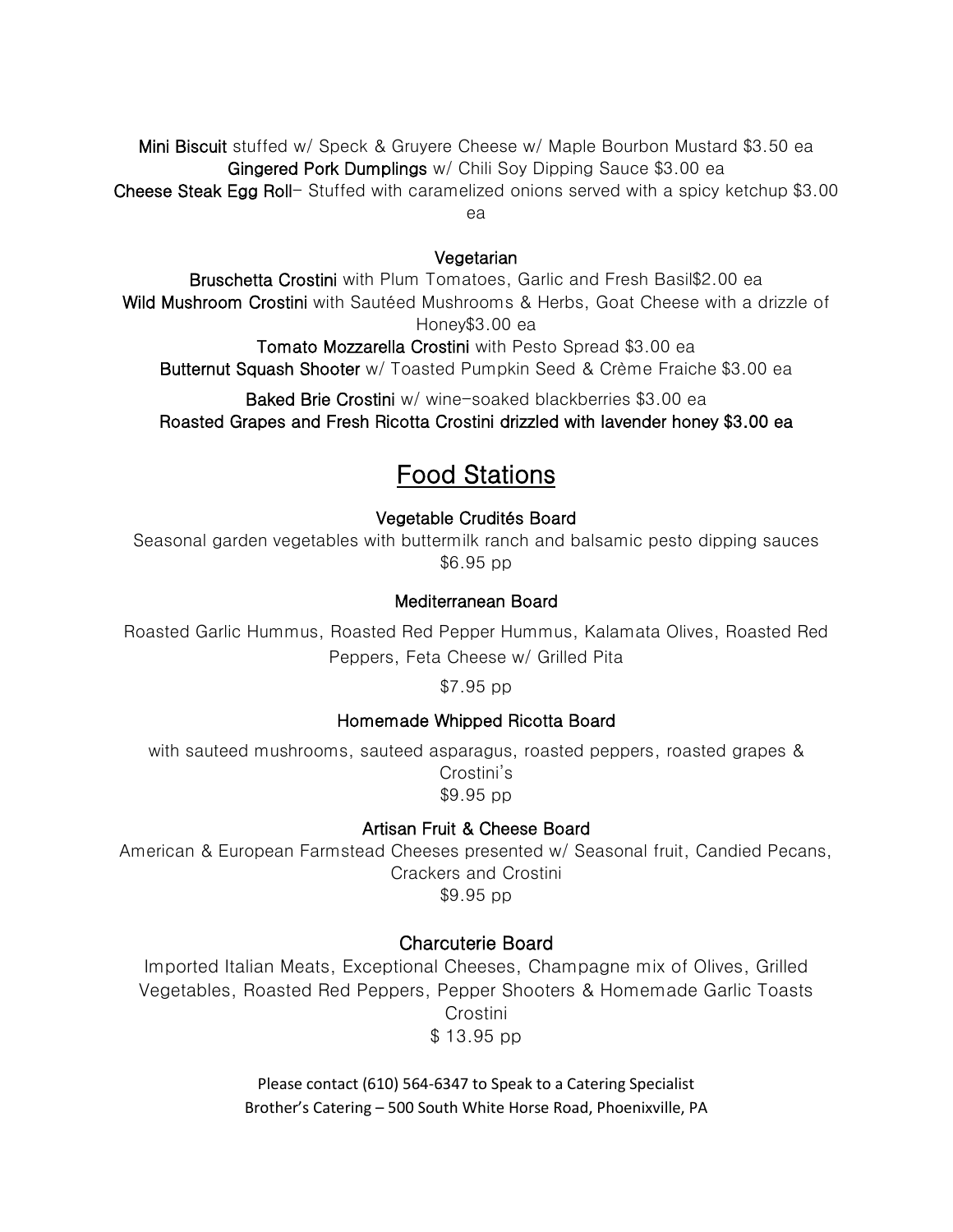# Antipasta Board

Imported Italian Meats, Exceptional Cheeses, Champagne mix of Olives, Grilled Vegetables, Roasted Red Peppers, Pepper Shooters, Bruschetta, Roasted Artichokes, Homemade Garlic Toasts and Assorted Crackers

### \$15.95 pp

# Seafood Station / Raw Bar

A classic selection of fresh iced seafood: Tuna Tart Tar with crispy wontons & cucumber rounds, Oysters and Clams on the half-shell Jumbo Shrimp, Snow Crab Claws, Blue Crab Cocktail Fingers served with Homemade Cocktail Sauce, Creamy Horseradish Sauce Lemon wedges and Oyster crackers

Market Price Add Ice Display for market price

# Live Action Station

### Flatbread Station

(Please choose up to3)

Margherita Crushed San Marzano Tomatoes, Basil, & Fresh Mozzarella

Pepperoni Crushed San Marzano Tomatoes, Basil, Pepperoni & Fresh Mozzarella

Parma Mozzarella, Fontina, Arugula & Prosciutto Di Parma w/ Balsamic Reduction

Italian Crushed San Marzano Tomatoes, Prosciutto, Soppressata, Basil, & Fresh Mozzarella

Fig with a homemade fig blue cheese spread topped with Prosciutto & Arugula w/ Balsamic Reduction

Asparagus Shredded Gruyere, Asparagus Spears, lemon zest and topped with truffle oil

Wild Mushroom Baby Portabella, Cremini mushrooms topped with truffle oil salt pepper and rosemary shredded gruyere

Roasted Cauliflower Roasted Cauliflower with Olive Oil and Garlic, Romano, and Mozzarella Cheese, topped off with Breadcrumbs

New England Shredded Gruyere, clams, bacon, roasted garlic, oregano and topped with olive oil additional \$ 3.99 pp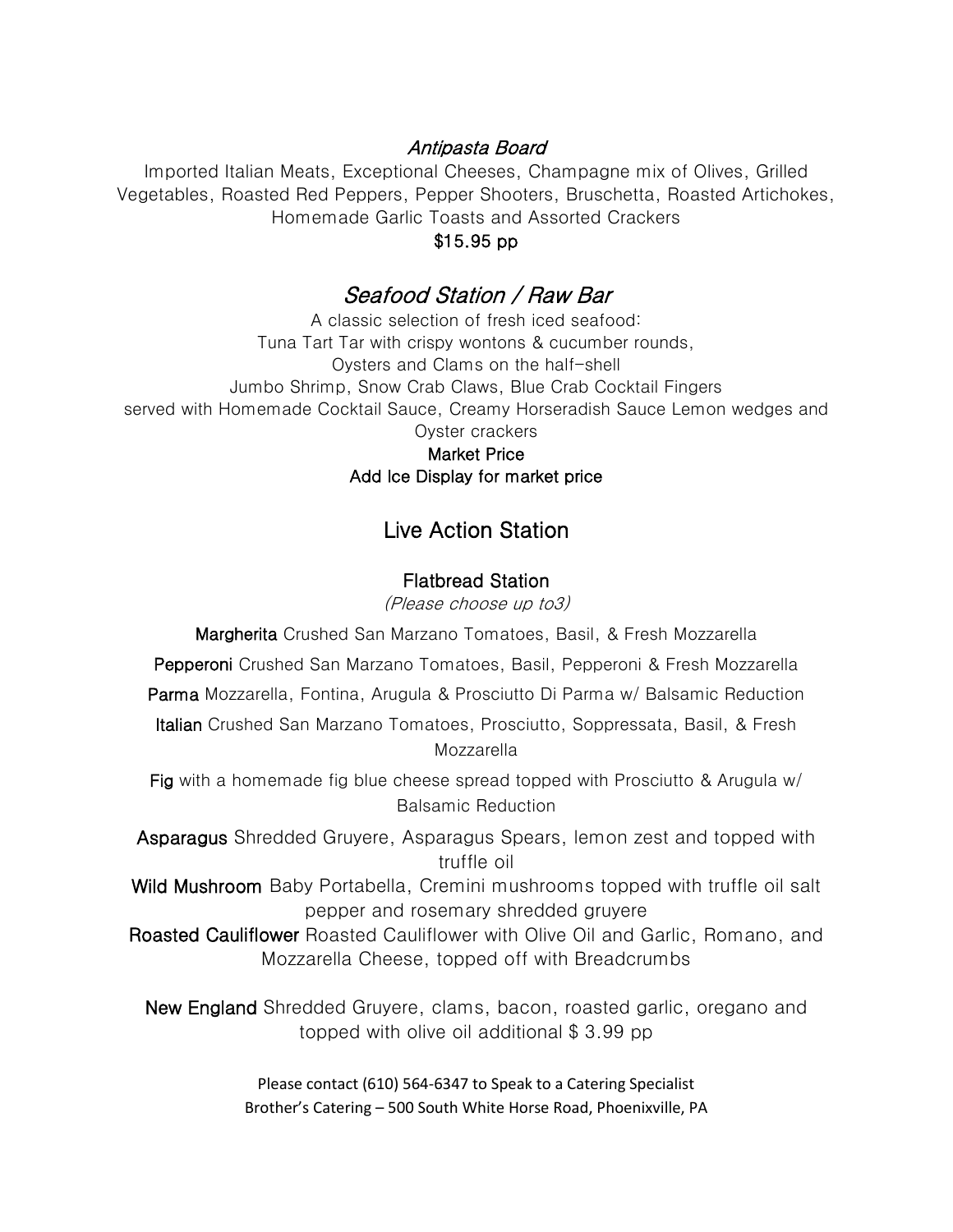Truffle Pig fresh mozzarella, asparagus, prosciutto, bacon, truffle oil. tasty additional \$3.99pp

## \$16.95 per person

# Surf & Turf Station

Filet Mignon Tips with Roasted Garlic Mash Potatoes

Charcoal Grilled Octopus with a Lemon Caper Sauce

Grilled Shrimp with a Roasted Tomato Lemon Sauce

Grilled Calamari with a lemon Caper Sauce & Spicy Tomato Sauce

Rigatoni Pasta OR Roasted Garlic Mashed Potatoes to go with all selections above

# Market Price

## Poke Bowl Display

Step One: Choose your Base White Rice

Step Two: Choose your Protein [Tuna](https://ordering.chownow.com/yelp/order/location/11059/M_131359_1003830?opportunity_token=7cca1a2d3c8b21c27c6b25bf6bfc7c80&yelp_site=www), [Salmon](https://ordering.chownow.com/yelp/order/location/11059/M_131359_1003830?opportunity_token=7cca1a2d3c8b21c27c6b25bf6bfc7c80&yelp_site=www) &[Tofu](https://ordering.chownow.com/yelp/order/location/11059/M_131359_1003830?opportunity_token=7cca1a2d3c8b21c27c6b25bf6bfc7c80&yelp_site=www)

Step Three: All Sauces are included [Sesame](https://ordering.chownow.com/yelp/order/location/11059/M_131359_1003830?opportunity_token=7cca1a2d3c8b21c27c6b25bf6bfc7c80&yelp_site=www) Soy Sauce, Sriracha Sauce& [Citrus Ponzu](https://ordering.chownow.com/yelp/order/location/11059/M_131359_1003830?opportunity_token=7cca1a2d3c8b21c27c6b25bf6bfc7c80&yelp_site=www)

Step Four: Choose your Toppings (pick five) [Scallion, Cucumber, Edamame, Sesame Seeds, Seaweed](https://ordering.chownow.com/yelp/order/location/11059/M_131359_1003830?opportunity_token=7cca1a2d3c8b21c27c6b25bf6bfc7c80&yelp_site=www) Salad, [Carrots](https://ordering.chownow.com/yelp/order/location/11059/M_131359_1003830?opportunity_token=7cca1a2d3c8b21c27c6b25bf6bfc7c80&yelp_site=www), [Bean Sprouts,](https://ordering.chownow.com/yelp/order/location/11059/M_131359_1003830?opportunity_token=7cca1a2d3c8b21c27c6b25bf6bfc7c80&yelp_site=www) [Jalapeno, Wonton Crisps](https://ordering.chownow.com/yelp/order/location/11059/M_131359_1003830?opportunity_token=7cca1a2d3c8b21c27c6b25bf6bfc7c80&yelp_site=www) & [Avocado](https://ordering.chownow.com/yelp/order/location/11059/M_131359_1003830?opportunity_token=7cca1a2d3c8b21c27c6b25bf6bfc7c80&yelp_site=www) \$ 17.95 pp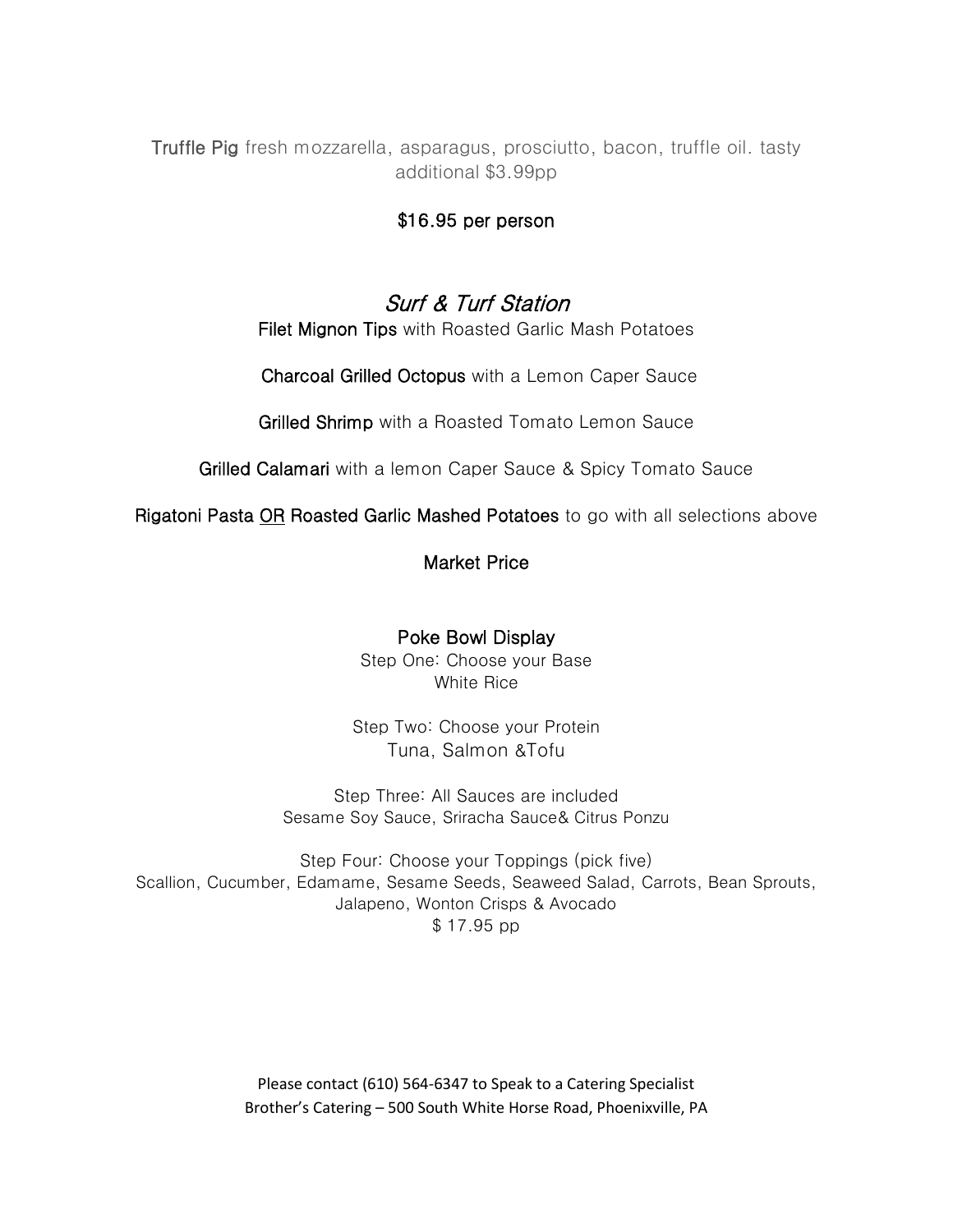# Hand Rolled Sushi Station

Made to Order Sushi Bar with Chef Station including, attractively garnished with Wasabi, Pickled Ginger and Soy Sauce Salmon Avocado, Spicy Tuna Crunch, Spicy Yellow tail \$ 12.95 pp

## Street Taco Station

Fish Taco –Seared Cod Fish, Guacamole, Pico de Gallo, & Chipotle Aioli \$6.95 Chicken Taco –Grilled Chicken, Guacamole, Guacamole, Pico de Gallo, & Chipotle Aioli \$5.95 Short Rib Taco –Braised Short Ribs, Shaved Brussels Sprouts, Guacamole, Pico de Gallo & Chipotle Aioli \$7.95 Sriracha Honey Chicken Taco- Crispy Chicken, Sriracha Honey Sauce, Pickles, Classic Slaw & Chipotle Aioli \$ 5.95 Carnitas Taco- Pork, Sautéed Onions, Homemade Slaw & Chipotle Aioli \$ 5.95

# Sides for Street Taco Station

Chips & salsa \$ 5.95 Chips, guacamole & salsa \$ 7.95 Rice & beans for \$2.95

# Slider Station

Southern Fried Chicken Slider Served with pickles \$ 5.95 Italian Pulled Pork Slider- topped with Roasted Red Peppers, Broccoli Rabe & Sharp Provolone Cheese \$ 6.95 Short Rib Slider –Braised Short Ribs, Shaved Brussels Sprouts, Sautéed Onions & Chipotle Aioli \$6.95 BBQ Brisket Slider- with homemade slaw \$ 5.95 The Gobbler- Roasted Turkey with homemade stuffing & cranberry sauce: \$5.95 Turkey Burger Slider with fresh guacamole \$ 5.95 BBQ Pulled Pork Slider- topped w/ homemade slaw \$5.95

Angus Beef Sliders w/ Bacon & Sharp Cheddar \$5.95

Crab Cakes Slider w/Remoulade Sauce \$9.95

# French Fry OR Tater Tot Bar

Regular Fries or Tater Tots Truffle Pram Fries or Tater Tots Wiz, Bacon, Ketchup, Spicy Ketchup \$8.95 pp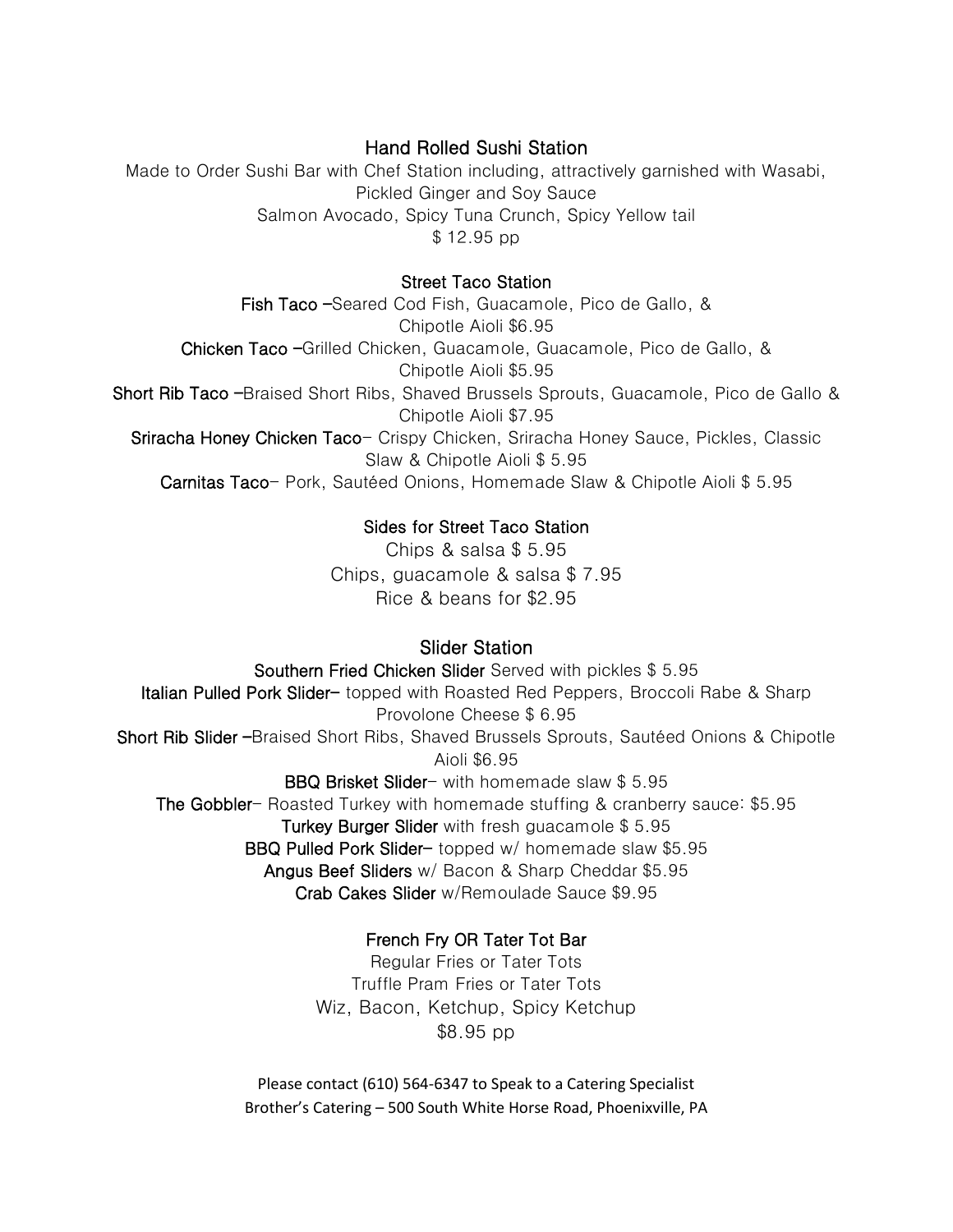Mac & Cheese Bar Served with Homemade Cheese sauce Toppings for Mac Bacon, Buffalo Chicken with Hot Sauces \$ 9.95 per person

Add Lobster for additional \$ 29.95 per person

## Mini Grilled Cheese & Soup Shooter Bar

Smoked Cheddar & Apple on Rosemary Sourdough Pecorino & Pear on Ciabatta Fontina & Tomato on Rye All served with Fire Roasted Tomato Basil Bisque Shooter

# \$ 8.95 pp

## South Philly Cheese Steak Bar

Meats Steak & Chicken Cheeses Wiz, Provolone & American Cheeses **Fillers** Fried Onions &Sautéed Mushrooms 13.95 pp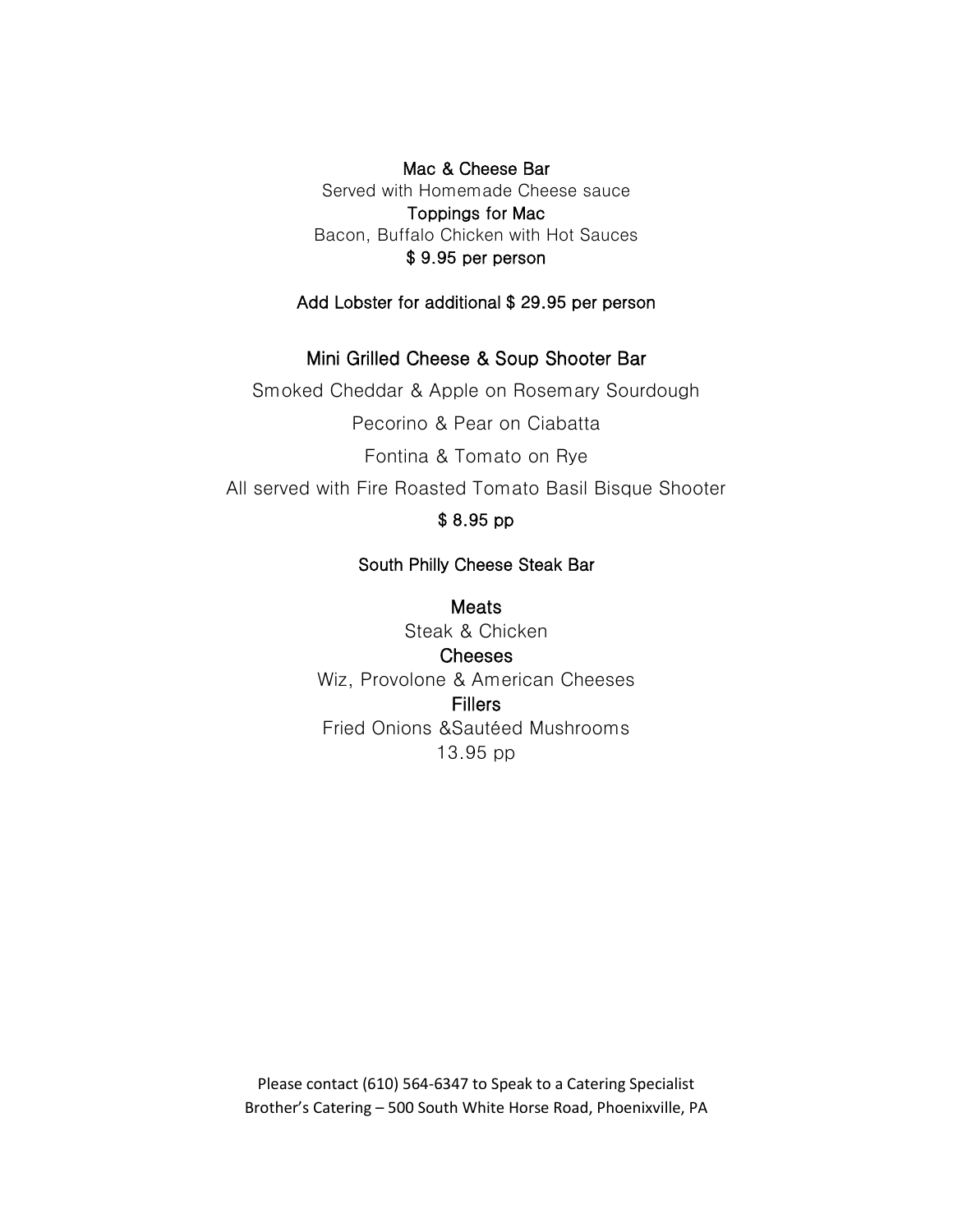# Taste of Philly (Choice of any 2 sandwiches) with 50 people and below (Choice of any 3 sandwiches) with 50 people and above

Philly Cheese Steak with Sautéed Onions & Mushroom, Wiz, & American Meatball Parmesan Sandwich's with Provolone

Chicken Cutlet w/ Sautéed Spinach, Roasted Peppers & Provolone Cheese

## Sausage w/ Peppers & Onions Sandwich

BBQ Pulled Pork w/ Homemade Cole Slaw

South Philly Shredded Pork, Roasted Red Peppers, Broccoli Rabe & Sharp Provolone Cheese

\$ 16.95 pp

## Pasta Bar

\$17.95 pp

--Includes Choice of Pasta, Salad, Artisan Rolls & Butter

Please choose two of the following Pasta entrees

Caprese Tomatoes, Fresh Mozzarella & Basil tossed in Garlic Infused Oil

> Pasta Italia Sautéed Mushrooms & Spinach in La Rosa Sauce

Grilled Chicken Pesto Pasta Grilled Chicken, Roasted Cherry Tomatoes & Asparagus tossed in a Basil Pesto Lemon Sauce

Pesto Pasta Roasted Cherry Tomatoes & Asparagus tossed in a Basil Pesto Lemon Sauce

Pasta Primavera Sautéed spring vegetables, shaved Locatelli tossed in a garlic cream sauce

Mediterranean Pasta Sautéed zucchini, red peppers, artichokes, Kalamata olives, fresh tomato basil sauce, shaved Locatelli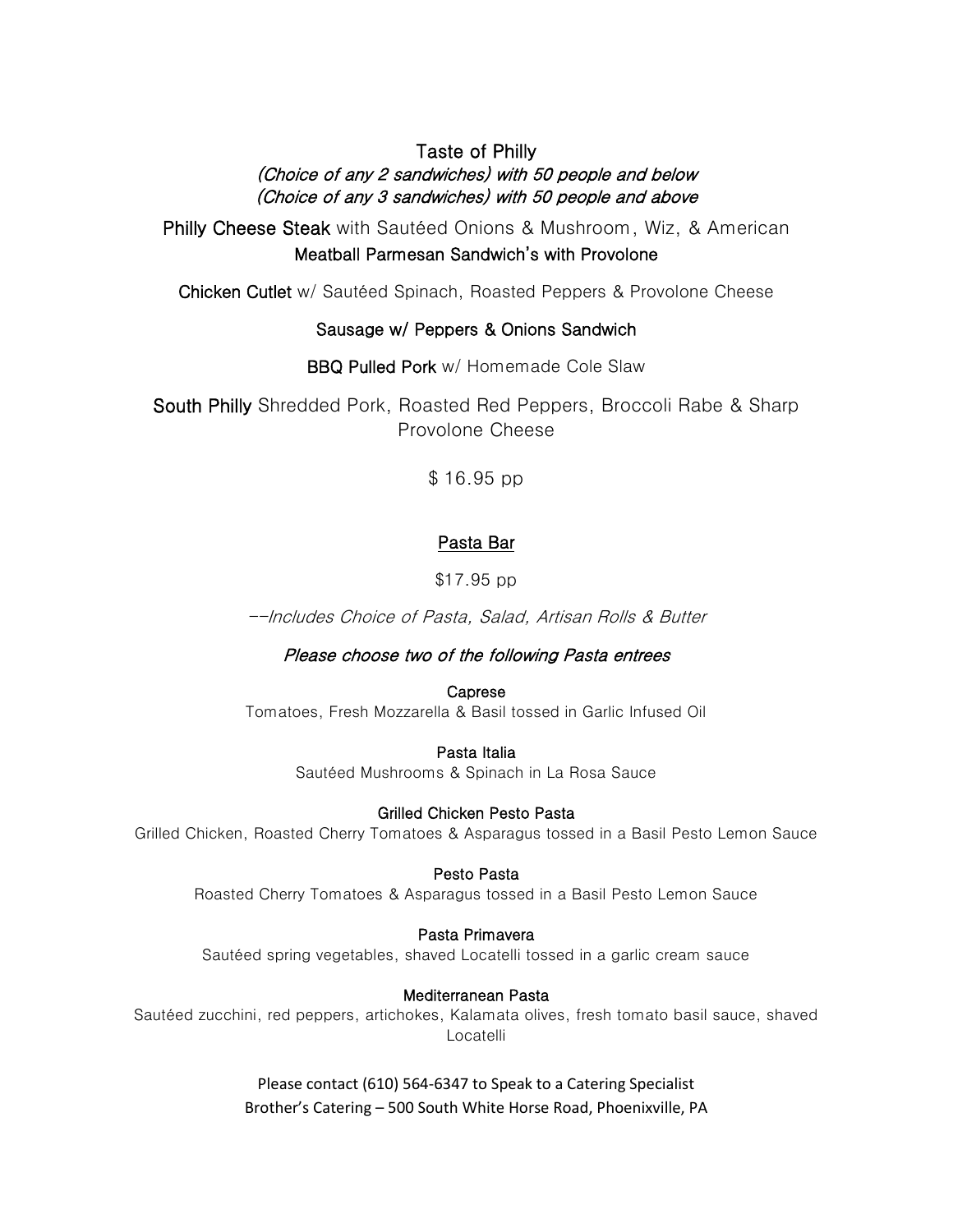#### Bacon Rigatoni

Smoke Apple Wood Bacon, Sautéed Mushroom, Baby Peas tossed in a LaRosa Sauce

#### Rigatoni Pasta

Roasted garlic cream, mushrooms, asparagus, sun dried tomatoes

#### Tri-colored Tortellini

Three cheese tortellini, baby peas, imported prosciutto, and basil pesto cream sauce

#### Sausage & Pepper Rigatoni Pasta

Italian Sausage, & Roasted Red Peppers tossed in a Garlic Infused Oil

#### Braised Short Rib Pasta

Roasted shaved brussels sprouts, roasted cherry tomatoes in a garlic cream sauce \$20.95

#### Lobster Ravioli

Colossal Crab Meat, Roasted Tomatoes in Tarragon Garlic Cream additional \$ 21.95 Choose one salad:

Tossed Green Salad w/ Balsamic Vinaigrette

Classic Caesar Salad w/ Homemade Croutons

Spring Mix Salad w/ Gorgonzola and Cranberries

#### Pasta Entrée Toppers

Grilled chicken breast \$8.00 pp Mama's T Homemade Meatballs \$ 6.00 pp Italian Sausage \$ 8.00 pp Sautéed Shrimp \$13.00 pp Jumbo lump crabmeat \$20.00 pp

# Staffing Personal

Professionally trained and fully uniformed servers, bartenders, chefs, and event supervisors are available upon request. We suggest the addition of staff for all hot food orders and receptions of 25 guests or more. Server's \$25.00 hr minimum of 6 hours Bartender's \$25.00 hr minimum of 6 hours

Chef's \$35.00 hr minimum of 6 hours

Event Supervisor \$30.00 hr minimum of 6 hours if needed not a requirement at all